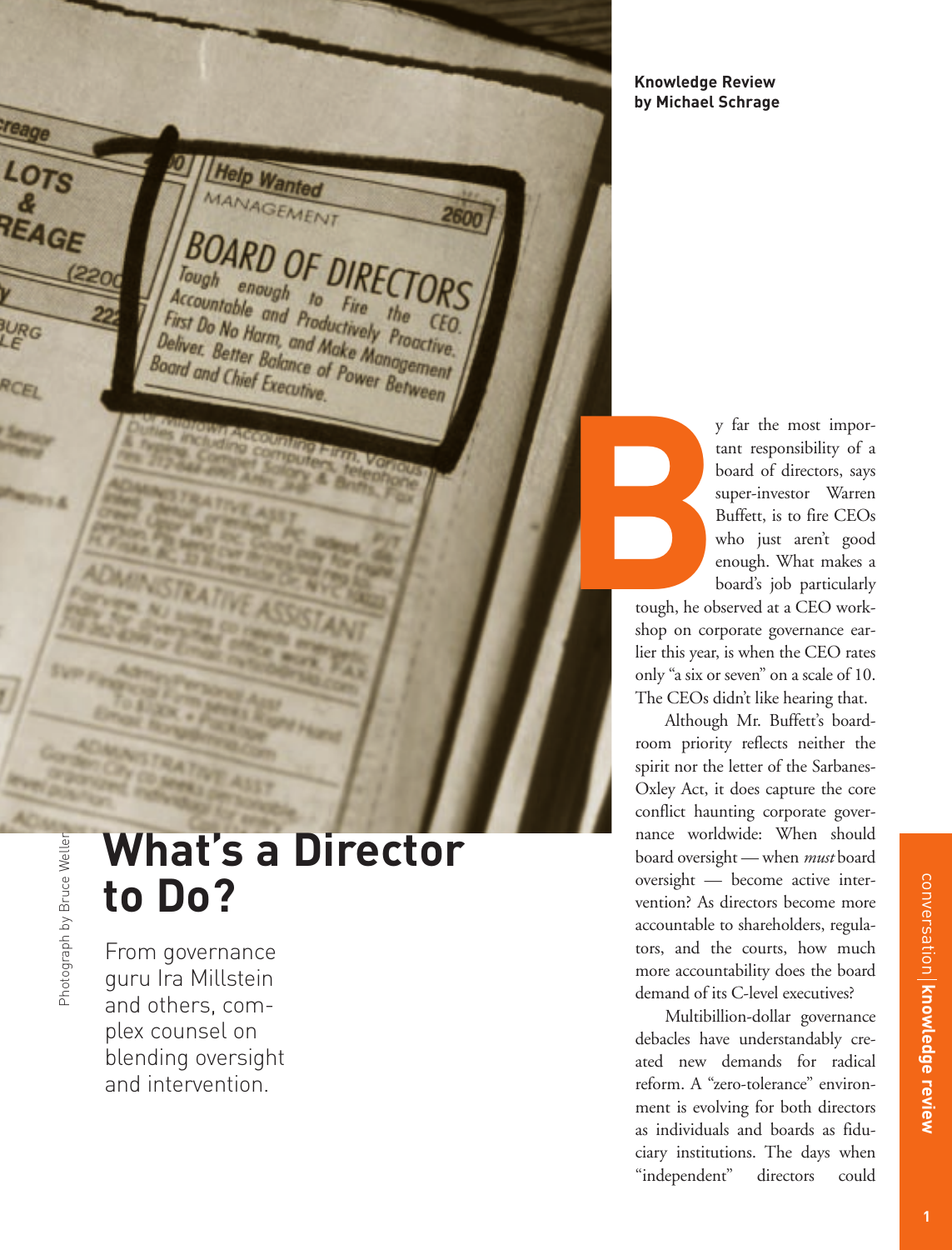## **Michael Schrage**

(schrage@media.mit.edu), a contributing editor to *strategy+business,* is the codirector of the MIT Media Lab's e-Markets Initiative and a senior advisor to the MIT Security Studies program. Mr. Schrage is the author of *Serious Play: How the World's Best Companies Simulate to Innovate* (Harvard Business School Press, 1999) and served on the board of Ticketmaster.

receive hundreds of thousands of dollars in "fees" for marginal investments of time and effort are over.

Yet although the current sense of urgency and accountability may be new, the underlying problems of corporate governance are not, as Yale economist Paul W. MacAvoy and attorney and governance guru Ira M. Millstein point out in their quirky but compelling collaboration, *The Recurrent Crisis in Corporate Governance*, which explains why boards consistently, persistently, and predictably fail in their fiduciary duties.

Despite legislation as onerous as Sarbanes-Oxley, and despite ongoing threats of public and private litigation, Professor MacAvoy and Mr. Millstein maintain that the governance conundrum will get worse unless further reforms are undertaken. In a pithy, provocative 160 pages, they not only synthesize and summarize the best academic research on the economic importance of governance; they persuasively argue that boards need to be institutionally reconstituted and redesigned.

They are blunt: The authors want the American era of the combined chairman/CEO to come to an end. Now. They believe that boards should be far more independent. Now. They expect that making boards more accountable will make them more productively proactive. Directors should be investors. Managerial capitalism is dead; long live the return of investor capitalism.

"The major element of [board] self-help, as suggested throughout this book," they write, "requires boards to own up and recognize a basic truth: a board needs a leader, separate and independent from management, whose primary function is to help the board design and carry out its processes and thereby obtain the information that it needs to adequately protect against the misuse of resources and the squandering of investors' capital."

Professor MacAvoy and Mr.<br>Millstein sport impeccable<br>credentials and employ rig-Millstein sport impeccable credentials and employ rigorous analysis, but the governance conflicts they identify may prove even more intractable than they fear. Rather than creating a rational mechanism for corporate checks and balances, the ongoing rise in governance legislation, litigation, and regulation instead may be creating unrealistic expectations for effective oversight.

That's worrisome news for directors. Look at a recent white paper from the American Insurance Group (AIG) on the future of directors and officers (D&O) insurance, and the California Public Employees' Retirement System (CalPERS) Web site on corporate governance. AIG is one of the largest underwriters of D&O insurance. CalPERS is the largest U.S. public pension fund, with more than \$160 billion in holdings, and has championed the limiting of investments to those

companies that use "best practice" governance principles. What becomes disconcertingly clear is that the public market for directorial transparency, accountability, and responsibility is becoming as overheated as the market for Internet stocks was in 1999.

"New litigation trends continue to indicate that D&O liability will become greater and greater," begins AIG's 2004 white paper. "Trends point to increases in derivative litigation against directors; a rise in securities claims against smaller companies; and new vulnerabilities, including expensive pension fund litigation against directors and officers. There is also the specter of unforeseen litigation arising out of new accounting pronouncements and regulatory changes." Just for context, AIG's paper points out that the number of companies sued in securities litigation nearly doubled from 1996 to 2003, while the average settlement for non-accountingrelated cases more than tripled, to \$24.8 million. In other words, says AIG, you ain't seen nothin' yet.

Or how about the CalPERS governance Web site? Among the warning shots delivered is this one: "In the past, CalPERS encouraged the independent directors as a group to act as catalysts on the board and to heighten their oversight of management. In future campaigns, CalPERS may call directors to account for their *individual* [emphasis in the original] performance. It may urge directors to devote more time to fewer boards, avoiding the problem of 'multiple directorships.' Or, it may encourage boards to restructure for optimum size, diversity, and independence."

The problem with this new governance ideal is that boards of strategy + business issue 36

strategy+business issue 36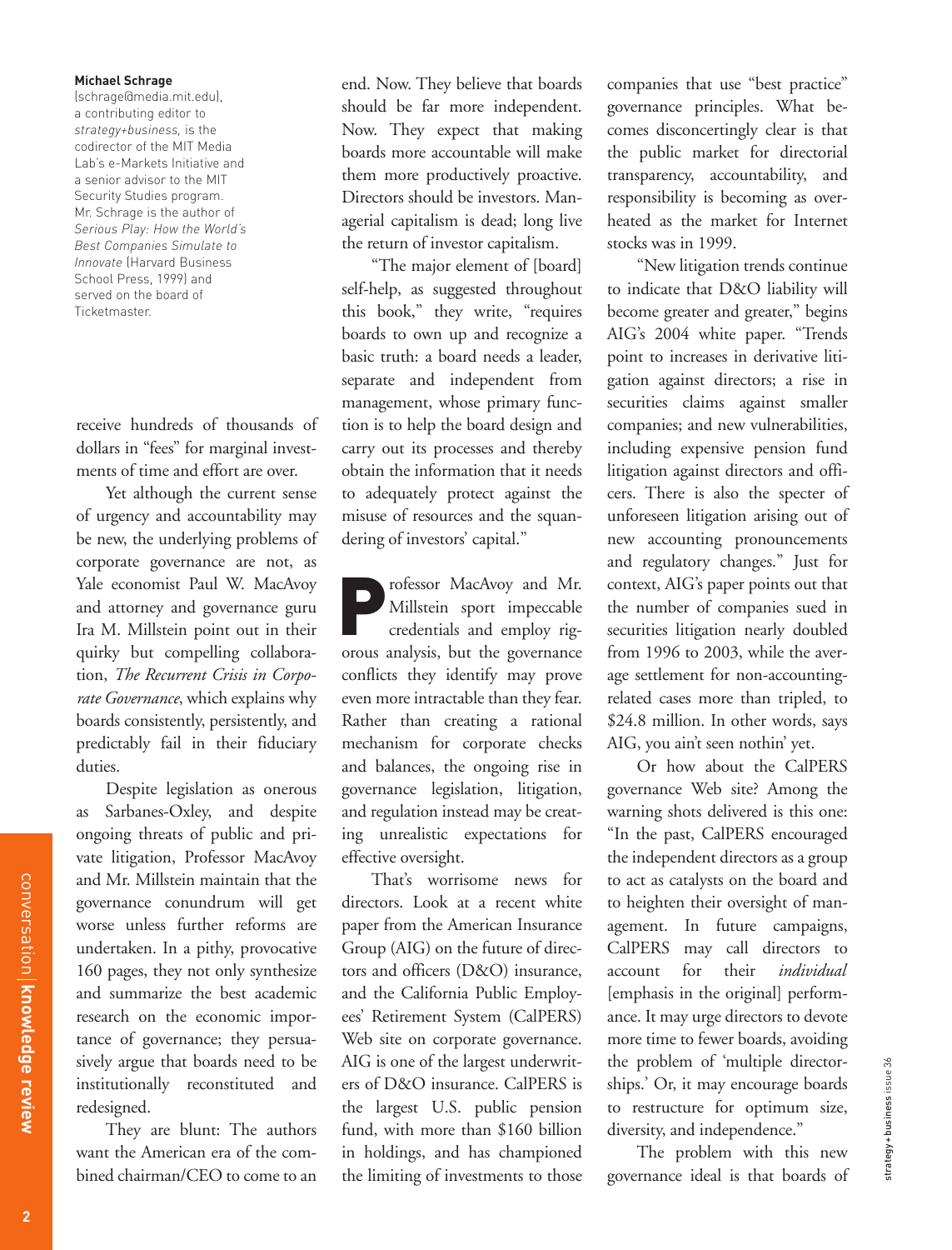## **Today's market for board accountability is as overheated as the market for Internet stocks in 1999.**

directors are effectively being asked to develop fiduciary split personalities. On one hand, boards are asked to ensure that management actively seeks to "maximize shareholder value." On the other, hostile legal and ethical climates compel directors to be conservative in ensuring compliance with complex and conflicting accounting rules and regulations. (Consider the huge battles over expensing stock options.)

Where Sarbanes-Oxley demands that directors devote disproportionate effort to overseeing compliance processes to preclude any chance of fraud, misrepresentation, or financial malfeasance, the markets rightly demand that directors push for strategic value creation. Powerful institutional investors who once pressured a company's top management to perform better or else — now tell boards of directors to get top management to perform better — or else.

In other words, directors, particularly the truly independent directors now required by law to populate the boardrooms of publicly traded companies, must be bolder yet more risk-averse. Maximize shareholder value, but be certain to dot every legal *i* and cross

every compliance *t*. Practice "Hippocratic governance" (first, do no harm!), but also deliver the "highperformance governance" that pushes management to greater results.

Resolving these tensions is difficult in the best of times. As the MacAvoy–Millstein book, the AIG paper, and the CalPERS Web site attest, these are not the best of times. Regulatory redesigns, in fact, complicate the governance challenge because they promote institutional distrust between the company management and the board. Sarbanes-Oxley, for example, effectively calls for boards consistently to substitute verification for trust. Section 404 of the act requires management at all levels to "sign off" on the financials. Top managers can't be trusted either to police or to compensate themselves, so audit and compensation committees must consist solely of independent directors.

Is that all bad? Of course not. Trust and verification are not incompatible. Skeptical inquiry typically yields better operational decisions than passive acquiescence. But effective governance is about striking a reasonable accommodation between verification and trust — not about elevating one over the other.

If you accept that governance reforms are intended to minimize managerial excess and indulgence while boosting executive accountability, then honesty compels acknowledgment that reforms must also encourage a more contentious relationship between management and the board. The history of human nature reveals that adversarial relationships create their own pathologies of miscommunication and mismanaged expectations with respect to risk and reward. That's why defining the trade-offs that shape effective governance is so hard.

So is better governance<br>defined primarily by the<br>active prevention of abuse? defined primarily by the active prevention of abuse? Or by the active promotion of profits? Or, to "Buffett-ize" the issue, is better governance defined primarily by making sure the right people are in the top jobs — the board as Clevel human resources department?

"Better governance" champions, including Mr. Millstein, Professor MacAvoy, and the CalPERS board, argue that it should mean all of those things. Good luck. As recurrent crises in global corporate governance affirm, it's difficult to do even one of those things consis-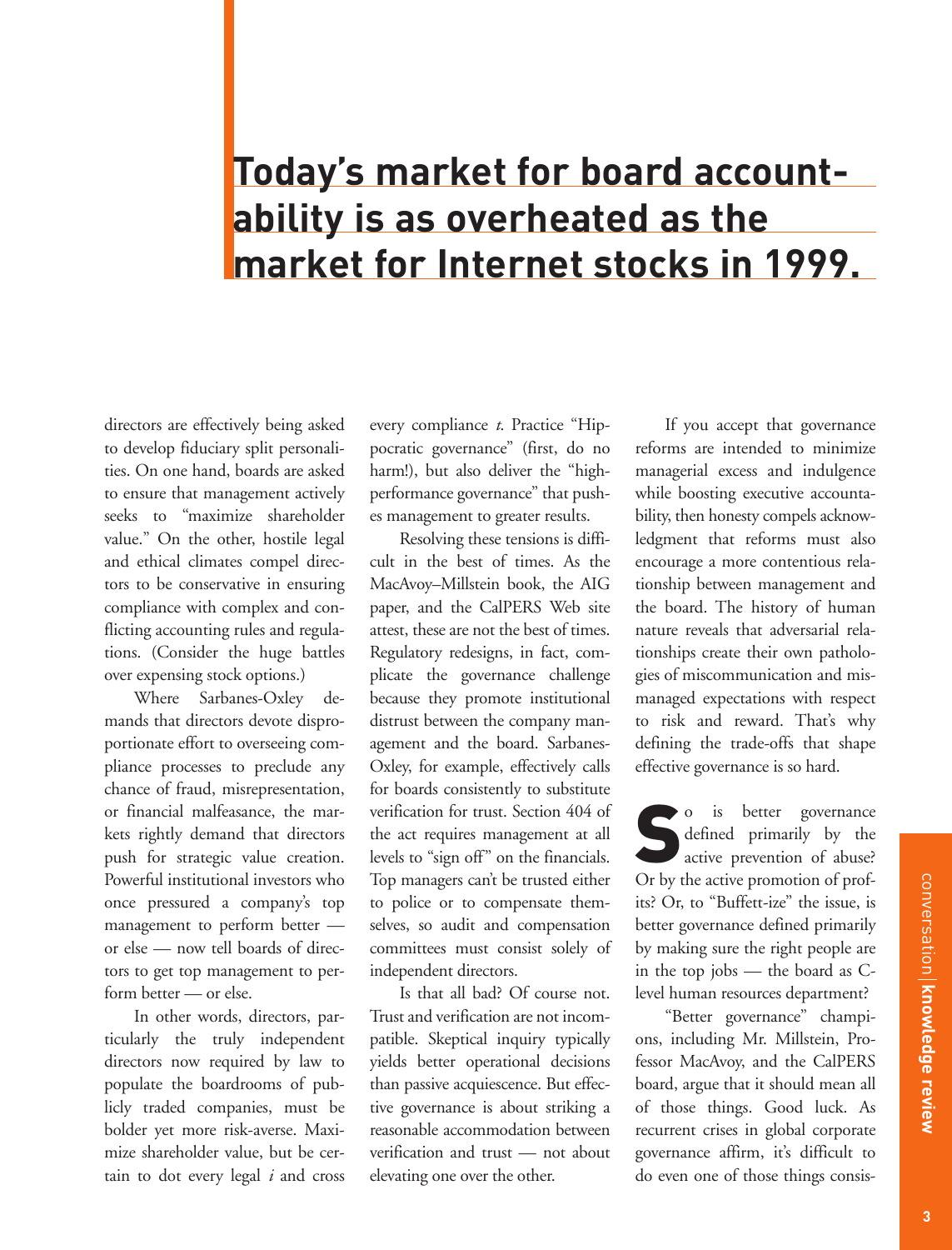## **Corporate Governance Resources**

Works mentioned in this review.

tently well. No wonder D&O insurance rates are rising.

The problem emerging in the governance debate is straightforward: A board trying to do all of these things well is not merely an active board; it is a board actively running the company. This is not overseeing management or supervising management or holding management accountable — it *is* management. So the corporate governance reform agenda risks becoming an initiative effectively to dissolve most of the critical, traditional distinctions between the chief executive and the board.

That's not hyperbole. Consider this observation by Mr. Millstein and Professor MacAvoy: "There has been growing boardroom interest in assuming a more active role in the strategic process. If the board is to determine the merits of management's strategic and business plans, including the likelihood of realizing the intended results, then it should determine for itself the capacity of specific operations to generate the returns expected to be in keeping with the strategy."

How might a board do this? Imagine that management presents the board with a bold plan for spinning off or acquiring strategic assets worldwide. The logic is consistent; the plan makes sense; the numbers look good; and management honorably answers every hard question put to it by skeptical outside directors. But is that really enough? At the very least, shouldn't the board get an opinion from an independent

Paul W. MacAvoy and Ira M. Millstein, *The Recurrent Crisis in Corporate Governance* (Palgrave Macmillan, 2004), 160 pages, \$65.00

American Insurance Group's White Paper on D&O Insurance: www.aig.com/boardmember/aig\_do\_white\_paper.pdf

The California Public Employees' Retirement System governance Web site, "CalPERS Shareowner Forum": www.calpers-governance.org

advisor or consultant to "audit" the strategic assumptions made by management and its own consultants? After all, independent outside directors have hardly had the equivalent time and resources to review the merits of such strategic plans.

decent case could be made<br>that independent directors<br>who feel compelled to that independent directors who feel compelled to retain outside experts to review corporate strategy have lost confidence in the CEO and should simply fire him or her. Conversely, one could argue that hiring outside experts is the most cost-effective way for independent directors to prove their independence and positively challenge, rather than undermine, top management. So which is it?

A more active role for the board might well guarantee new fiduciarydriven infrastructures for managerial second-guessing. In the same way finances are audited by outsiders, strategies and operations would be too. In the same way there are board audit committees and compensation committees, there would now logically be board committees for strategy and operations.

To the extent, however, that the board actively collaborates and cooperates with management in the design and development of new strategies and business operations, the board inherently is not performing oversight. Why? Because active collaboration with management means the board is overseeing and reviewing itself. It's almost impossible to see how a group of independent directors intimately collaborating with the CEO, the CFO, and the key business unit heads on a proposed strategic acquisition can honestly be objective about a deal they helped facilitate.

Similarly, we can — and do look askance at a judge who is a little too helpful to and supportive of a plaintiff's or defendant's attorney. Courts would think twice before allowing members of the jury to conduct cross-examinations to clarify concerns they might have. There are rules, there are roles, and we need to think very carefully about the consequences of expanding the purview of company boards just as we would a judge's discretion or a jury's curiosity in the courtroom.

Yet, as Mr. Millstein and Pro-

conversation

**knowledge review**

conversation | knowledge review